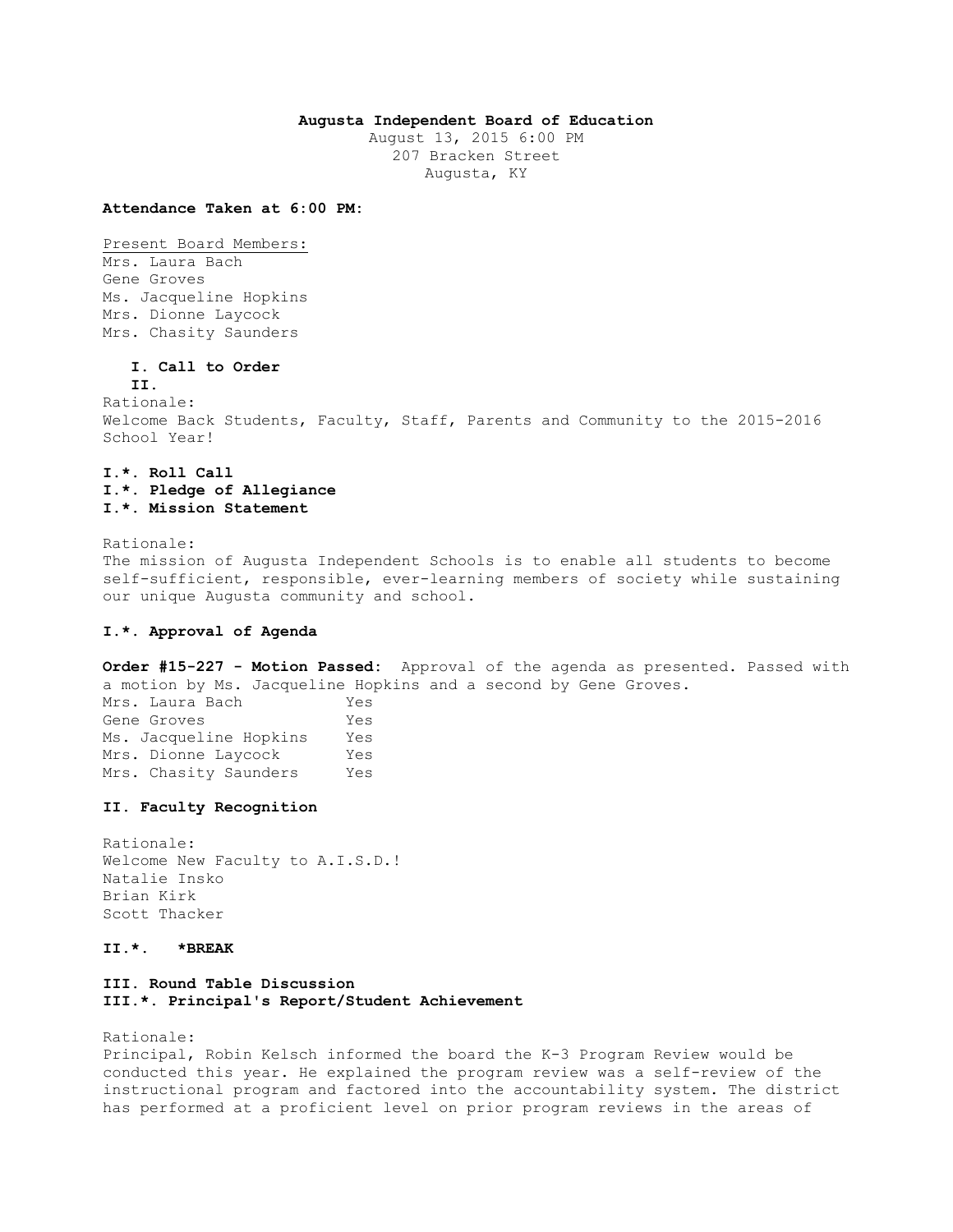arts and humanities, writing, practical living and career studies with improvement needed in world languages. The district has received individual KPREP results and the district anticipates improvement based on the preliminary results. Principal Kelsch reviewed the 2015-2016 Attendance Incentive Plan and stated the overall attendance goal was 95%.

## **III.\*. Budget**

### Rationale:

Finance Officer, Tim Litteral provided the monthly budget report and a PowerPoint presentation on Fiscal Year 2015 based on the unaudited financial report to the board. He stated July revenue receipts for the first month total \$152,800. Currently, no taxes have been collected for the new fiscal year, other than the monthly installment of \$520 from the state in lieu of taxes. \$152,000 was received in SEEK funding, which is an increase of \$10,000 from last year. Expenditures for the first month were approximately \$249,315. Expenditures exceeded receipts by approximately \$96,500 through July due to a large payment made to R.J. Construction that will be reimbursed to the general fund. The school budget began the year with a budget of \$39,700 and expended \$6,100 during the first month. \$1,900 was for general office supplies for the year, \$2,240 on new lockers for the boys' locker room, \$925 on dues and fees, and \$807 on printer/copy machine payments. Maintenance expenses the first month are \$173,000, but \$135,000 of that is construction costs the district had to front, so the actual expenses were \$37,559. Over \$28,000 was expended for property taxes, \$6,240 on salaries and benefits, and \$2,240 on the new lockers. Through the first month, transportation costs are at \$7,400. \$5,200 was expended on fleet insurance, while \$2,000 has been spent on salaries and benefits. The district is currently working to expend all 2015 state and federal funding before utilizing 2016 funds. Grants for 2015 were either on target or had carry-over funds.

Food service began the year with approximately \$17,000. Expenditures are nearly \$4,000 after the first month. The current food service balance is \$13,100.

### **III.\*. Construction Renovation Update**

#### Rationale:

G. Scott & Associates, Architect, Craig Aossey updated board members on the construction renovation progress and stated the gym lights were scheduled to be installed the week of August 17th and roof replacement on the library and boiler buildings was underway.

Mr. Aossey recommended the board approve a change order for the sidewalk replacement at the board office and to proceed with a change order to install the flush mounted interior doors of the building to accomplish improved security, fire safety, and maintenance, be in ADA compliance and be more aesthetic.

**Order #15-228 - Motion Passed:** Approve to accept R.J. Construction change order proposal of \$2,500 to replace 358sf deteriorated concrete walk based on contract unit price of \$7/sf, and to pay for this from contingency funds. Passed with a motion by Ms. Jacqueline Hopkins and a second by Mrs. Dionne Laycock. Mrs. Laura Bach Yes Gene Groves Yes Ms. Jacqueline Hopkins Yes Mrs. Dionne Laycock Yes Mrs. Chasity Saunders Yes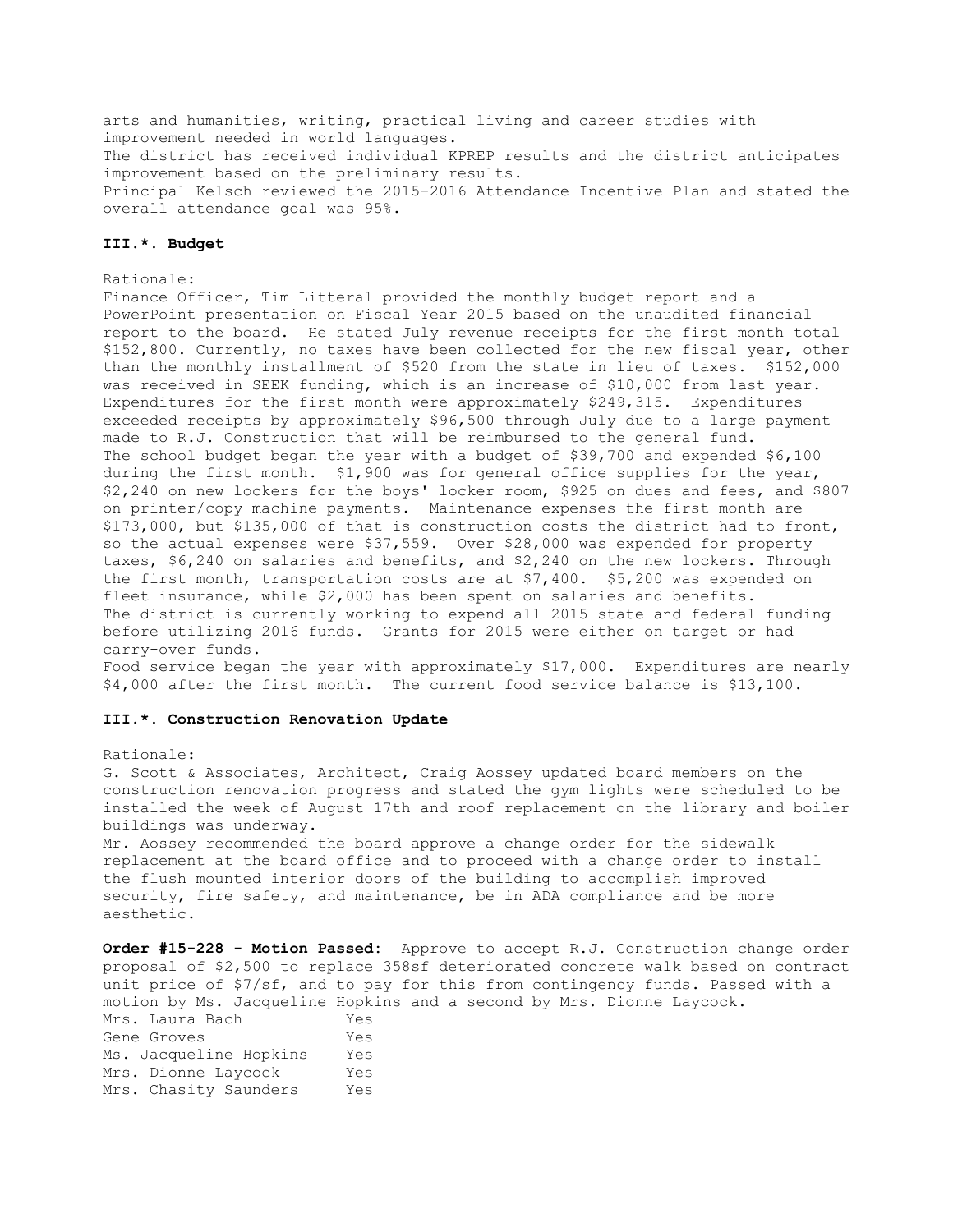**Order #15-229 - Motion Passed:** Approve to accept Bid Package 2, Alternate, to replace specified doors, hardware, and frames at the facility, completing the door/hardware work at a cost of \$22,000, and to pay for this from contingency funds. Passed with a motion by Gene Groves and a second by Mrs. Chasity Saunders.

| Mrs. Laura Bach        | Yes |
|------------------------|-----|
| Gene Groves            | Yes |
| Ms. Jacqueline Hopkins | Yes |
| Mrs. Dionne Laycock    | Yes |
| Mrs. Chasity Saunders  | Yes |

## **III.\*. Facilities Update**

Rationale:

The Energy Management Report for the June billing period indicated a decrease in total energy consumption of 29,278 kBTU, which created a reduction in energy cost of \$707. Through June-YTD, the district used 28,592 (\$2,573) fewer kilowatt-hours (kWhs), but 1,674 (\$1,590) more CCF (hundreds of cubic feet) of natural gas, as compared to the 3-year (FY2010-FY2012) baseline averages. Therefore, June-YTD, the district saved approximately \$983 (\$2,573 - \$1,590) in total energy dollars. The weather data for Bracken County indicated unusual colder months of November and February which played a major role to the increase in natural gas consumption this year. Monthly Maintenance:

- Set pole for Gracie memorial plaque
- Prepared school for opening day (painting, cleaning, and floors)
- Prepared gym for Read-I-Fest activities
- Changed A/C filter units for gym, new addition, and band building
- Repaired door in kindergarten classroom

## **III.\*. Approve Power Service Rate for Kentucky Utilities**

#### Rationale:

Superintendent McCane stated the district Energy Manager, Terry Anderson, recommended the board change from the current, General Service rate to Power Service rate based on rate comparisons the past five years. The Kentucky Utilities rate comparison indicated the district would have saved \$2,016.07 this past fiscal year and similarly the previous years had the district been charged for usage based on the Power Service rate. She stated the General Service rate is for small commercial accounts while Power Service is for larger commercial accounts. However, board members were informed once the change is made; the district cannot switch back to the General Service rate.

|                        |     | <b>Order #15-230 - Motion Passed:</b> Approve Power Service Rate for Kentucky |
|------------------------|-----|-------------------------------------------------------------------------------|
|                        |     | Utilities. Passed with a motion by Mrs. Dionne Laycock and a second by Ms.    |
| Jacqueline Hopkins.    |     |                                                                               |
| Mrs. Laura Bach        | Yes |                                                                               |
| Gene Groves            | Yes |                                                                               |
| Ms. Jacqueline Hopkins | Yes |                                                                               |
| Mrs. Dionne Lavcock    | Yes |                                                                               |
| Mrs. Chasity Saunders  | Yes |                                                                               |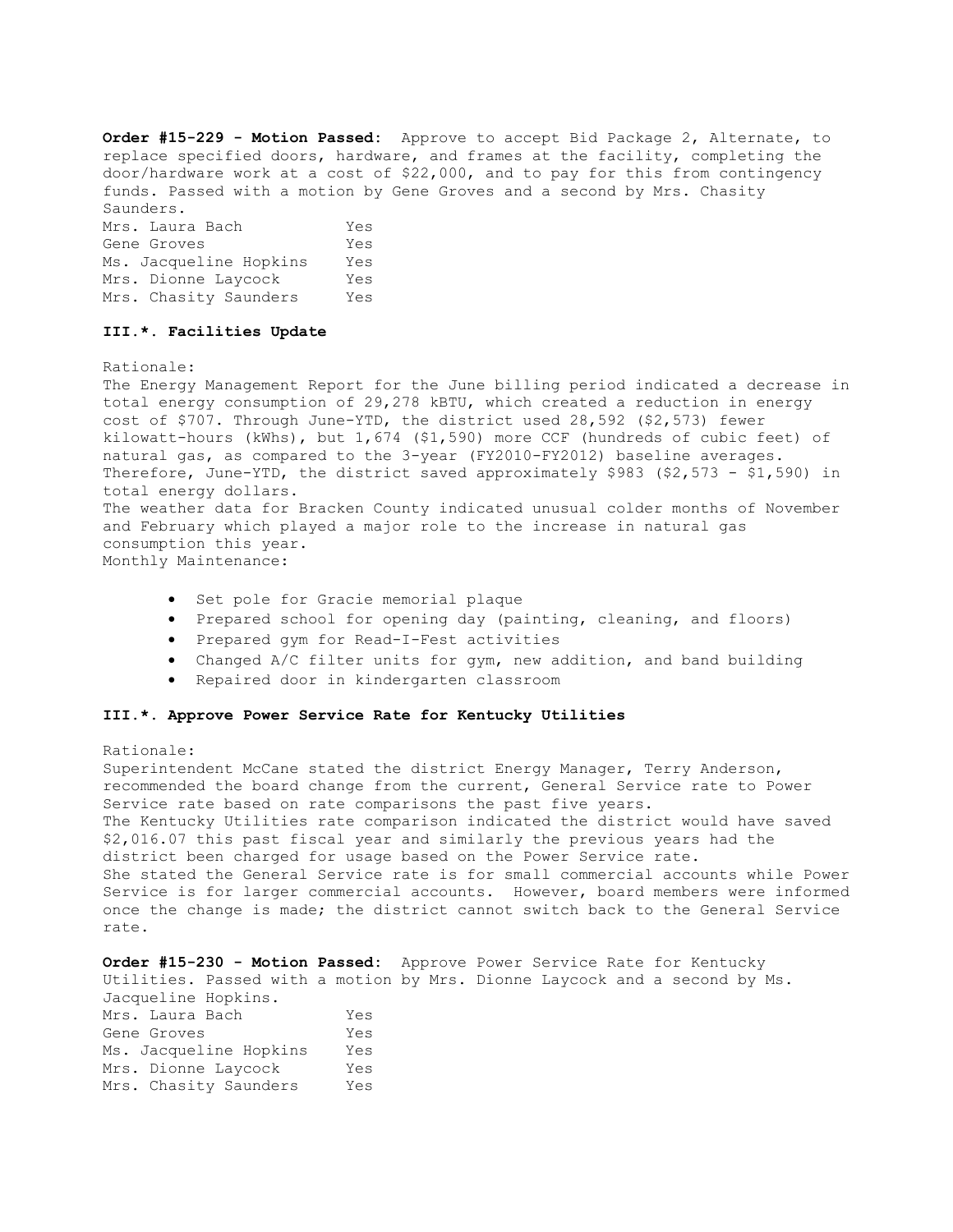## **III.\*. Approve Property Tax Rates**

Rationale: Due to decreased enrollment, cuts to budgets and increases to expenses, the board opted to take the 4% tax increase. By doing so, the current tax rate will increase to 65.0 producing approximately \$10,000 more in real estate taxes and \$2,600 in personal property taxes. The board is required to hold a public hearing and advertise the hearing for at least two consecutive weeks in the newspaper, explained Superintendent McCane. She stated the 4% tax increase was not subject to recall.

**Order #15-231 - Motion Passed:** Approve 4% Increase to Real Estate and Property Tax Rates passed with a motion by Mrs. Laura Bach and a second by Gene Groves. Mrs. Laura Bach Yes Gene Groves Yes Ms. Jacqueline Hopkins Yes Mrs. Dionne Laycock Yes Mrs. Chasity Saunders Yes

#### **III.\*. Approve Second Reading of 2015 Board Policy Updates**

**Order #15-232 - Motion Passed:** Approve the Second Reading of 2015 Board Policy Updates passed with a motion by Mrs. Chasity Saunders and a second by Mrs. Dionne Laycock. Mrs. Laura Bach Yes Gene Groves Yes

Ms. Jacqueline Hopkins Yes Mrs. Dionne Laycock Yes Mrs. Chasity Saunders Yes

#### **III.\*. Approve 2015-2016 Fitness Center Guidelines**

**Order #15-233 - Motion Passed:** Approve 2015-2016 Fitness Center Guidelines passed with a motion by Ms. Jacqueline Hopkins and a second by Mrs. Chasity Saunders. Mrs. Laura Bach Yes

| Yes |
|-----|
| Yes |
| Yes |
| Yes |
|     |

## **IV. Communications IV.\*. Superintendent's Report**

Rationale:

Superintendent McCane informed the board the district purchased two 2003 buses from Fayette County for \$7,000 and launched a new and improved district website. Board members were provided with an overview of the Teaching, Empowering, Leading, and Learning (TELL) Survey taken by teachers and administrators in the spring. Superintendent McCane stated there was 100% participation by district staff and the survey was designed to gather information on the working conditions in the school. She stated the results were used for school and district improvement and the administrative team recently analyzed the data and developed an improvement strategies. Superintendent McCane stated concern for funding due to the current enrollment

and reported K-12th: 255 and PS-12th:272. She stated circumstances of large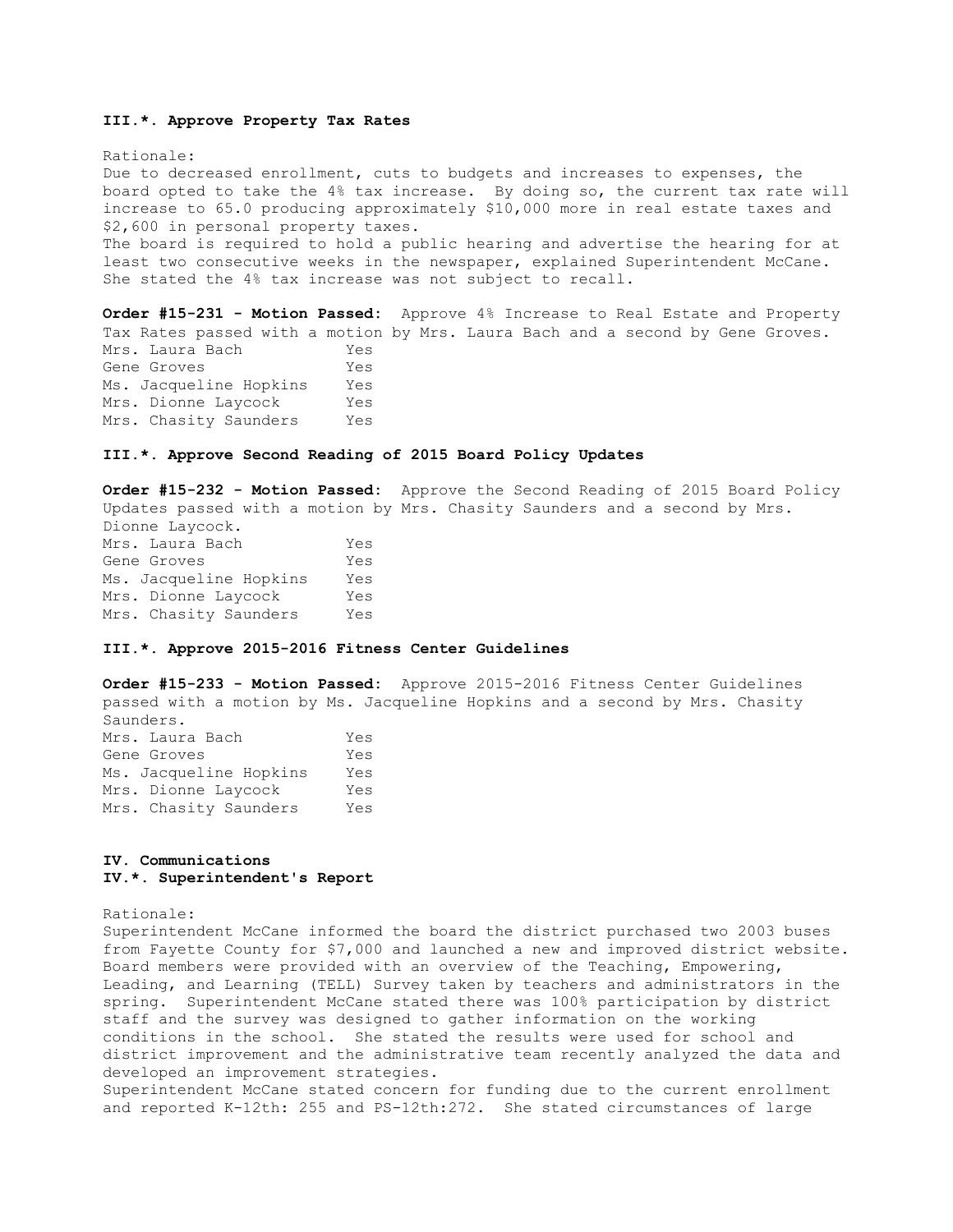graduating senior classes with smaller incoming kindergarten classes and several families moving have contributed to the decline.

## **IV.\*. Superintendent Leadership Plan**

Rationale: Superintendent McCane presented her Superintendent Leadership Plan for July and August to the board members. She indicated this was part of the new Superintendent's Professional Growth and Effectiveness System and this would be presented every other month to the board. The seven standards with evidence for each standard was presented and discussed with the board members. **IV.\*. Citizens IV.\*. Board Members** 

### **V. Business and Consent**

**Order #15-234 - Motion Passed:** Approval of the Business and Consent items as presented passed with a motion by Ms. Jacqueline Hopkins and a second by Mrs. Chasity Saunders.

Mrs. Laura Bach Yes Gene Groves Tes Ms. Jacqueline Hopkins Yes Mrs. Dionne Laycock Yes Mrs. Chasity Saunders Yes

#### **V.\*. Approve Previous Meeting Minutes**

## **V.\*. Approve Use of Building**

Rationale: Swing Time on the River, Sept. 12th from 6:30-9:30 p.m. in the gym (Only in case of rain)

#### **V.\*. Approve Fundraisers**

Rationale: Attached is a revised list of the 2015-2016 fundraisers

#### **V.\*. Approve Emergency Substitute Teachers for 2015-2016 V.\*. Approve 2015-2016 Spanish Teacher Contract**

Rationale:

Robertson County and Augusta Independent again are splitting a Spanish teacher to provide instruction in both districts daily. The teacher is employed fulltime by Robertson County and Augusta will again enter a contract to split the teacher 50%. The teacher will be at Augusta in the afternoons and work .5 and in the mornings at Robertson County and work .5. The contract is a regular 185 day contract like the prior years.

# **V.\*. Approve to Surplus Buses**

Rationale: Bus 969 (1996 Model) Buses 928 and 39 (1992 Models)

**V.\*. Approve Bills V.\*. Approve Treasurer's Report**